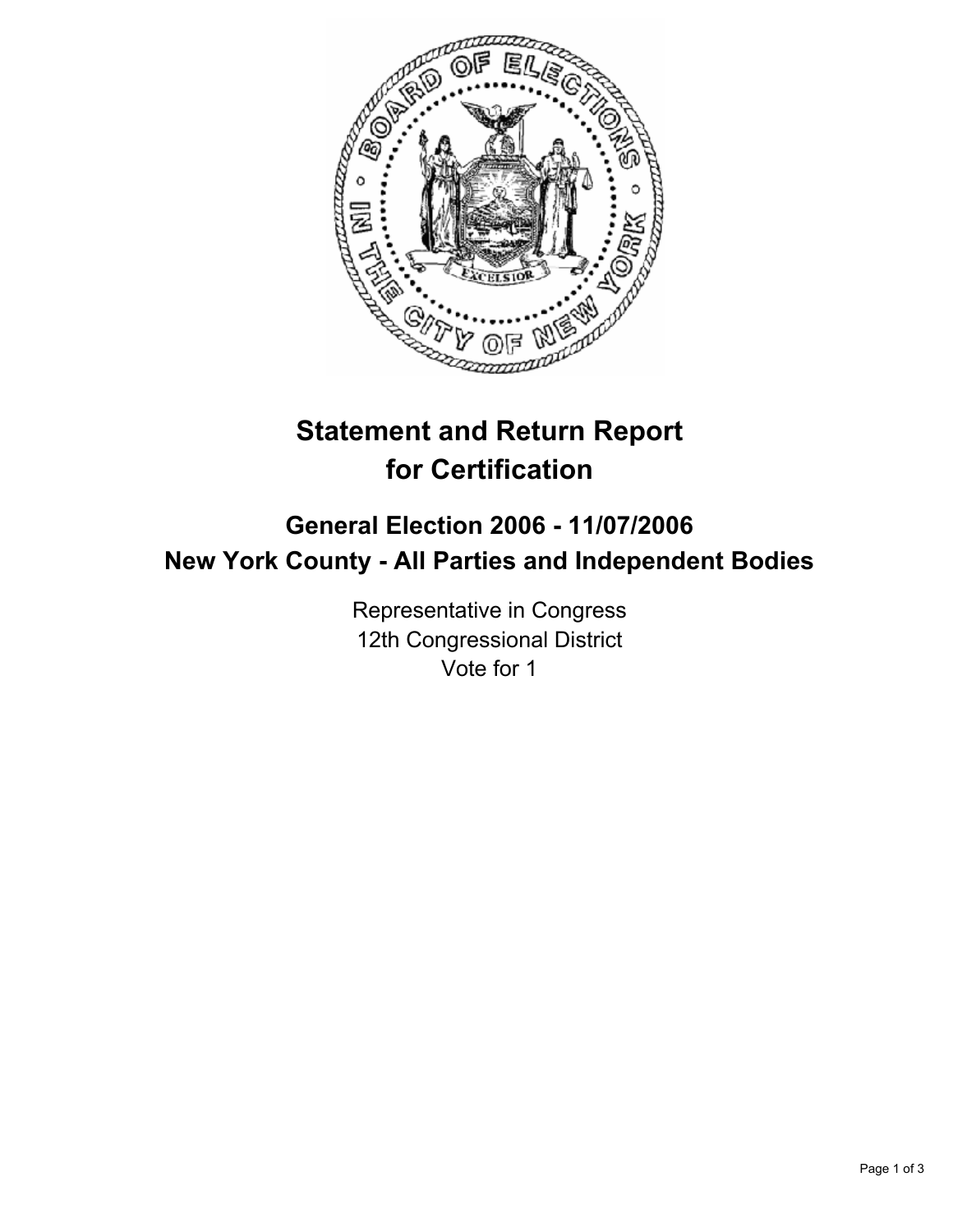

### **Assembly District 64**

| PUBLIC COUNTER                       | 10,237 |
|--------------------------------------|--------|
| <b>EMERGENCY</b>                     | 4      |
| ABSENTEE/MILITARY                    | 138    |
| <b>FEDERAL</b>                       | 38     |
| <b>AFFIDAVIT</b>                     | 277    |
| <b>Total Ballots</b>                 | 10,694 |
| ALLAN ROMAGUERA (REPUBLICAN)         | 814    |
| NYDIA M VELAZQUEZ (DEMOCRATIC)       | 7,082  |
| ALLAN ROMAGUERA (CONSERVATIVE)       | 65     |
| NYDIA M VELAZQUEZ (WORKING FAMILIES) | 558    |
| <b>Total Votes</b>                   | 8,519  |
| Unrecorded                           | 2.175  |

**Assembly District 66**

| <b>PUBLIC COUNTER</b>                |  |
|--------------------------------------|--|
| <b>EMERGENCY</b>                     |  |
| ABSENTEE/MILITARY                    |  |
| <b>FEDERAL</b>                       |  |
| AFFIDAVIT                            |  |
| <b>Total Ballots</b>                 |  |
| ALLAN ROMAGUERA (REPUBLICAN)         |  |
| NYDIA M VELAZQUEZ (DEMOCRATIC)       |  |
| ALLAN ROMAGUERA (CONSERVATIVE)       |  |
| NYDIA M VELAZQUEZ (WORKING FAMILIES) |  |
| <b>Total Votes</b>                   |  |
| Unrecorded                           |  |

#### **Assembly District 74**

| PUBLIC COUNTER                       | 6,507 |
|--------------------------------------|-------|
| <b>EMERGENCY</b>                     | 49    |
| ABSENTEE/MILITARY                    | 78    |
| <b>FEDERAL</b>                       | 36    |
| AFFIDAVIT                            | 201   |
| <b>Total Ballots</b>                 | 6,871 |
| ALLAN ROMAGUERA (REPUBLICAN)         | 292   |
| NYDIA M VELAZQUEZ (DEMOCRATIC)       | 5,022 |
| ALLAN ROMAGUERA (CONSERVATIVE)       | 56    |
| NYDIA M VELAZQUEZ (WORKING FAMILIES) | 547   |
| <b>Total Votes</b>                   | 5,917 |
| Unrecorded                           | 954   |